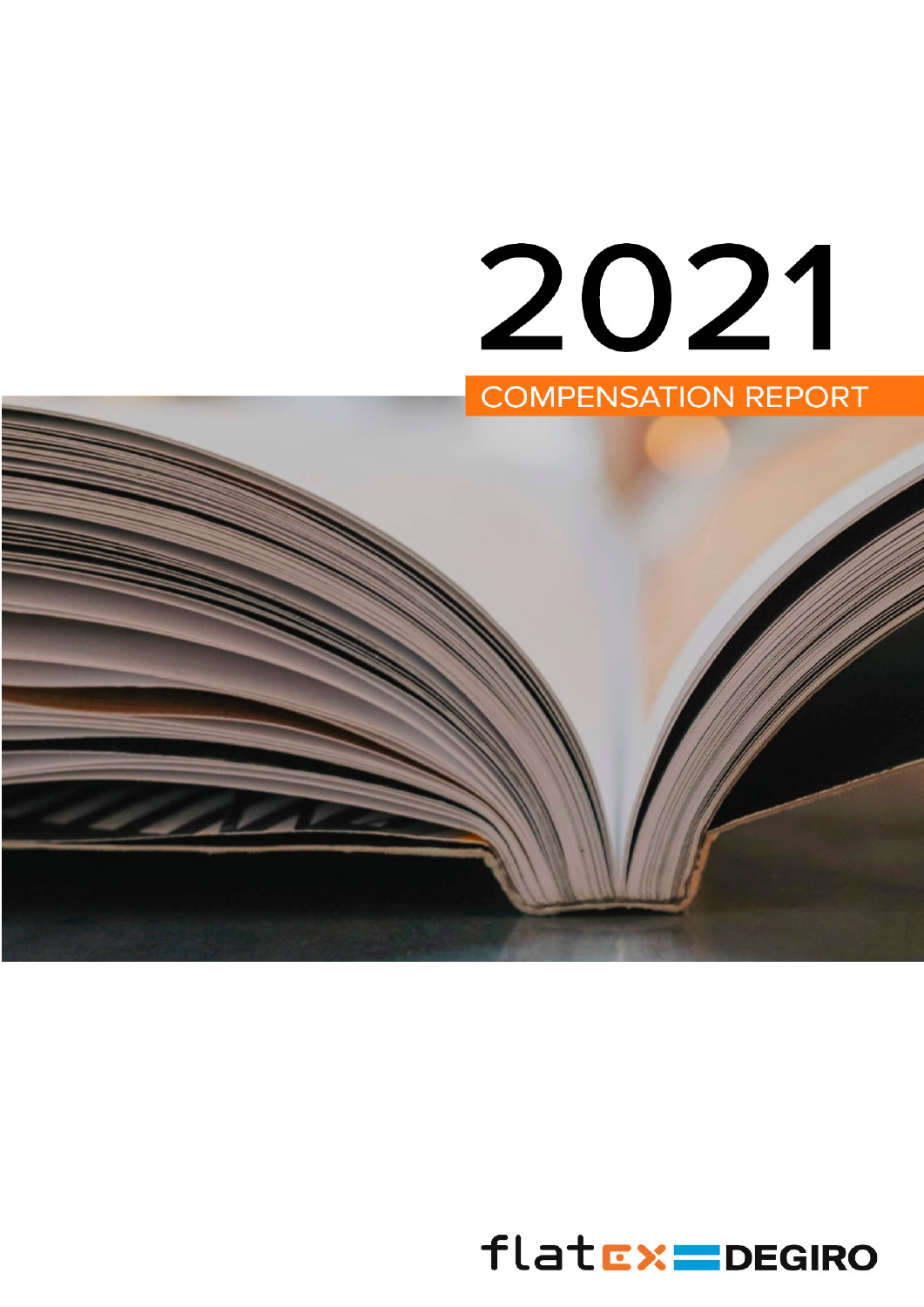#### **COMPENSATION REPORT 2021**

The Compensation Report contains a summary of the principles applied to the determination of the total remuneration of the members of the Management Board of flatexDEGIRO AG. In addition, the principles and amount of compensation for members of the Supervisory Board are also explained.

The requirements of the German Stock Corporation Act (AktG), in particular Section 162 thereof, the German Commercial Code (HGB), taking into account the provisions of German Accounting Standard No. 17 (GAS 17), the recommendations of the German Corporate Governance Code (GCGC) as published on 20 March 2020, and the International Financial Reporting Standards (IFRS) have been taken into account in the Compensation Report.

# **Compensation of the Management Board**

#### **Fundamentals of Management Board compensation**

The Management Board remuneration system applicable to future Management Board contracts was resolved by the Supervisory Board on 14 May 2021 and approved by the Annual General Meeting of flatexDEGIRO AG on 29 June 2021.

The current compensation of the Management Board members is made up of various components. On the basis of the service agreements concluded with them, the members of the Management Board are entitled to an annual fixed salary, an annual variable performance-related bonus (Component I), a long-term variable compensation component (Component II), and fringe benefits. There are no entitlements to future pension payments under a company pension plan.

The compensation for the members of the Management Board is determined by the Supervisory Board, which regularly reviews its structure and appropriateness. It is ensured that the compensation of the Management Board is geared to sustainable corporate development and that the variable compensation components have a multi-year assessment basis. Secondary activities are generally subject to approval.

In addition to the duties of the Management Board and personal performance, the criteria for determining total compensation are the performance of the Management Board as a whole and the economic success and comparative environment of the flatexDEGIRO Group. The compensation structure is designed to promote sustainable positive corporate development.

| Non-performance-related remuneration<br>components         |                                                                                                                                                                                             |                                                                   | Performance-related remuneration components                                                                                                        |                                                                                                                                             |  |  |  |
|------------------------------------------------------------|---------------------------------------------------------------------------------------------------------------------------------------------------------------------------------------------|-------------------------------------------------------------------|----------------------------------------------------------------------------------------------------------------------------------------------------|---------------------------------------------------------------------------------------------------------------------------------------------|--|--|--|
| <b>Basic</b><br>remuneration<br>Twelve monthly<br>payments | <b>Fringe benefits:</b><br>Company<br>$\bullet$<br>Car/Car<br>Allowance<br>Professional<br>$\bullet$<br>Driver<br>Insurance<br>$\bullet$<br>coverage<br>Monetary<br>$\bullet$<br>advantages | Component I<br>One-year variable                                  | Component II<br>Long-term variable compensation                                                                                                    |                                                                                                                                             |  |  |  |
|                                                            |                                                                                                                                                                                             | performance<br>remuneration for<br>the current<br>financial year. | Option plan<br>2014/2015<br>After the expiry of 4<br>years, there is the<br>possibility of<br>exercising the<br>option for a period<br>of 2 years. | SAR Plan 2020<br>After the expiry of<br>three years, there is<br>the possibility of<br>exercising the option<br>for a period of 3<br>years. |  |  |  |

#### **Compensation of the Management Board**

In the past reporting year, no use was made of the option to reclaim variable compensation components.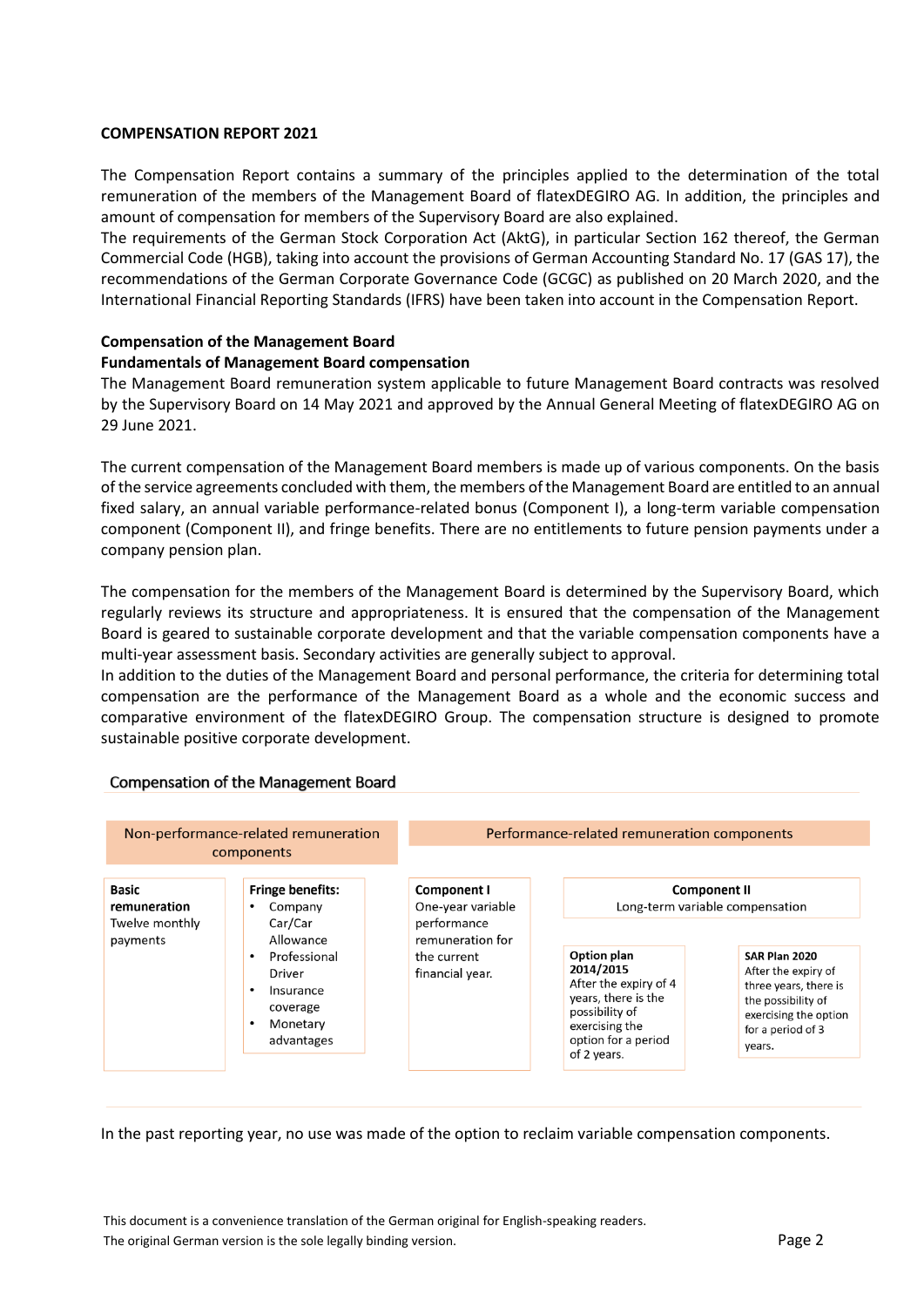#### **Non-performance-related remuneration components**

#### **Basic remuneration**

The fixed annual salary for all Management Board members is determined in accordance with the requirements of stock corporation law, taking into account standard market compensation, and is paid monthly. In the event of temporary incapacity to work due to illness, accident or any other reason for which the respective Management Board member is not responsible, the fixed basic remuneration shall continue to be paid.

If the Management Board member becomes permanently incapacitated during the term of the service contract, the service contract shall end at the end of the quarter in which permanent occupational or professional incapacity is established. Permanent incapacity for service within the meaning of this agreement exists if the Management Board member is unable to perform his/her duties for more than six months and is not expected to regain his/her ability to perform his/her duties within a further six months.

#### **Fringe benefits:**

In line with market and Group practice, the Company grants all members of the Management Board additional benefits under their Management Board contracts, some of which are regarded as non-cash benefits and taxed accordingly, including the provision of a company car or car allowance, as well as the granting of accident and liability insurance cover and benefits in connection with double budgeting.

I. Finally, they are entitled to reimbursement of entertainment expenses and travel expenses at the maximum tax rates insofar as they are incurred exclusively in the interests of the Company.

Among other things, the Company also maintains a pecuniary loss liability group insurance policy for all members of the Management Board and the Supervisory Board. The insurance covers the personal liability risk in the event that a claim is made against the group of persons for financial loss in the course of their work (D&O insurance). Coverage for the members of the Management Board and the Supervisory Board has been designed to meet statutory requirements. Thus, 10% of a possible claim up to the amount of one and a half times the fixed annual remuneration remains with the insured. It is left to the individual member of the Management Board to arrange for supplementary coverage privately at his or her own expense. Insurance coverage is also provided under policies for managerial liability and criminal legal protection for all company employees. Also insured here are the legal representatives and members of the supervisory body against violations that they commit or are alleged to have committed in the course of their official duties. Finally, there is an accident insurance policy (total annual expense EUR 3,048.40) for the members of the Management Board.

#### **Performance-related remuneration components**

The variable, performance-based compensation components are divided into two components and consist of an annual bonus (component I, see a.) and a long-term, share-based compensation component (component II, see b.). They serve to motivate the Management Board to commit to the success of the Company in the long term by sharing in its economic development.

The main content of the compensation components is as follows:

a. Short-term variable compensation (Component I)

The short-term variable remuneration incentivizes the contribution made in the financial year to the operational implementation of the corporate strategy, in particular the establishment and expansion as Europe's leading online broker.

The financial performance criteria are based on the Group's operating result - sales, profitability (Adjusted EBITDA margin/COST-INCOME ratio). Sales and profitability are the most significant financial performance indicators for the Group's operating financial performance. The non-financial targets comprise factors for the success of the Company that are not directly expressed in balance sheet items, but are essential for sustainable success. Non-financial objectives may include, for example: Employee satisfaction and promotion of diversity (Employee Engagement), customer satisfaction (Net Promoter Score) or sustainability (CO2 reduction) (this list is for illustrative purposes only and is neither exhaustive nor mandatory in itself; the Supervisory Board may make the final selection and weighting of non-financial targets at its reasonable discretion). However, even in the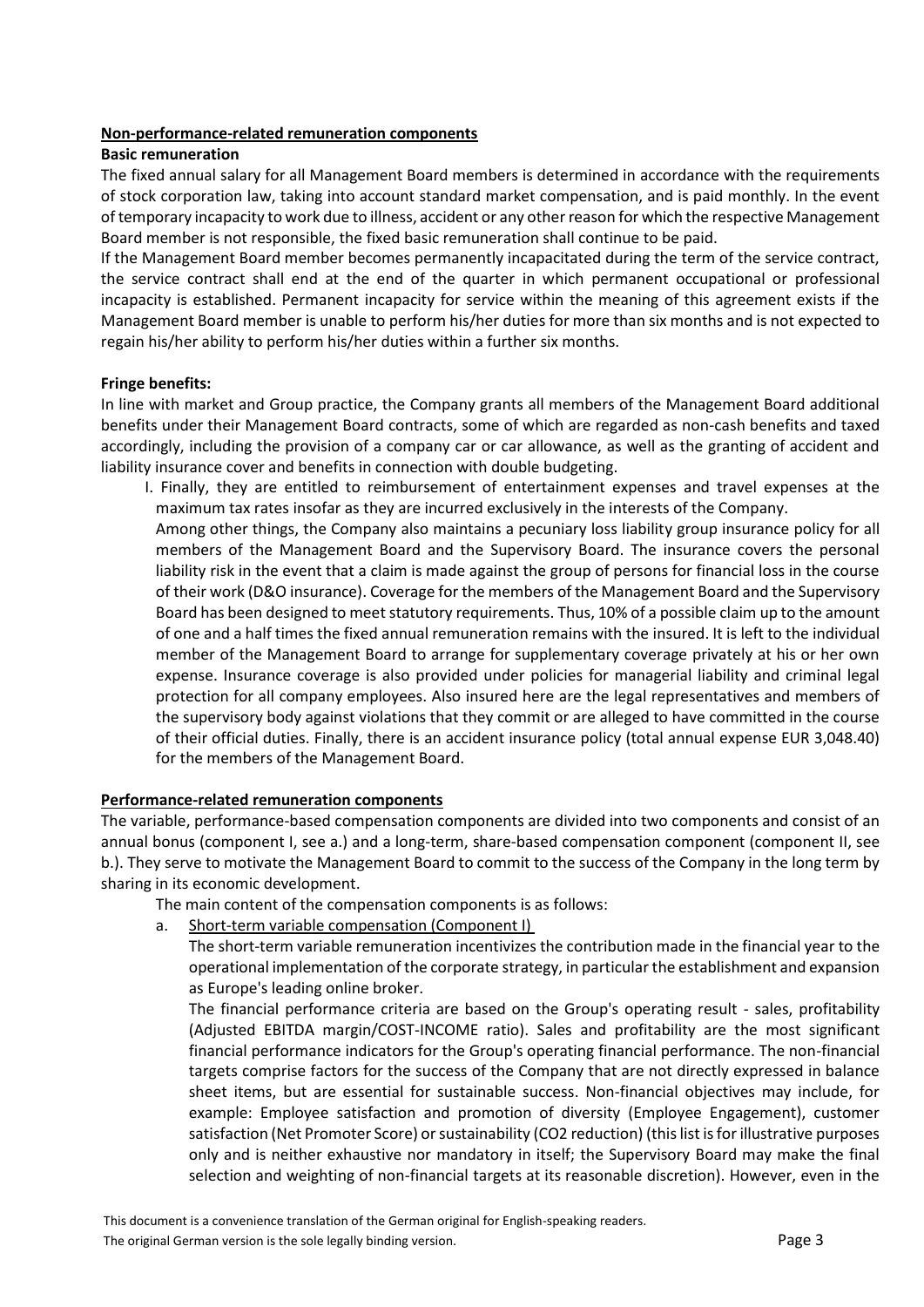case of a short-term incentive component "non-financial targets," the Supervisory Board ensures that the target achievements are explained to the Management Board in a clear and transparent manner and can therefore be meaningfully assessed at the end of the one-year performance period. In the event of early retirement, rules apply for a pro rata payout. Extraordinary developments (such as the sale of shares in the Company and the recognition of hidden reserves) are not taken into account when determining the bonus. In the event of a deterioration in the situation of flatexDEGIRO AG, the total remuneration may be reduced to an appropriate level if the continued granting of such remuneration would otherwise be inequitable.

b. Long-term, performance-based compensation component (Component II)

To establish a further long-term, performance-related compensation component, stock option programs were set up in 2014, 2015 and 2020 in which the respective active members of the Management Board and key people of the Company can participate.

The stock option programs from 2014 and 2015 have essentially the same terms and conditions. The option program from 2020 is a virtual option model. The options were allocated to the members of the Management Board by the Supervisory Board. Participation itself was voluntary for the board members.

In the case of all long-term, performance-related compensation components, the Company's longterm business performance is rewarded. The main focus here is on the positive development of the share price and earnings per share.

Under the SARs Plan 2020, up to four million stock appreciation rights (SARs) can be granted to Management Board members and employees, which can be exercised by the beneficiary within a further three years after a waiting period of three years. Furthermore, up to an additional SAR 1,600,000 can be granted under a purchase model. A prerequisite for the granting of further SARs under the purchase model is the acquisition of shares in flatexDEGIRO AG.

The main features of the 2014 and 2015 stock option programs are as follows:

- The Management Board receives the allocation of a certain number of options at a certain date (subscription date)
- The strike price per option is EUR 1.825 for the 2014 option model. The strike price for the 2015 option model is EUR 3.1975.
- Within the first 24 months from the subscription date, the value of the share under the 2014 stock option program must increase by 100%/under the 2015 stock option program by 50% at the price on the subscription date (reference period). Price is the closing price XETRA on the day of issue.
- After the first 24 months from the grant date, there is a further 24 month holding period
- After the first 48 months, the beneficiary has the option to exercise his options, provided that they have arisen
- When exercising the options, the beneficiary must pay the subscription price of EUR 1.825 per option (2014 option program) or EUR 3.1975 per option (2015 option program) as well as the applicable wage tax

The (virtual) Stock Option Program 2020 (SAR) is essentially structured as follows:

- The Management Board receives the allocation of a certain number of stock appreciation rights (subscription date)
- The term is six years from the date of the written commitment (issue date)
- Each appreciation right grants the beneficiary only the right to receive a cash amount (cash entitlement) from flatexDEGIRO AG.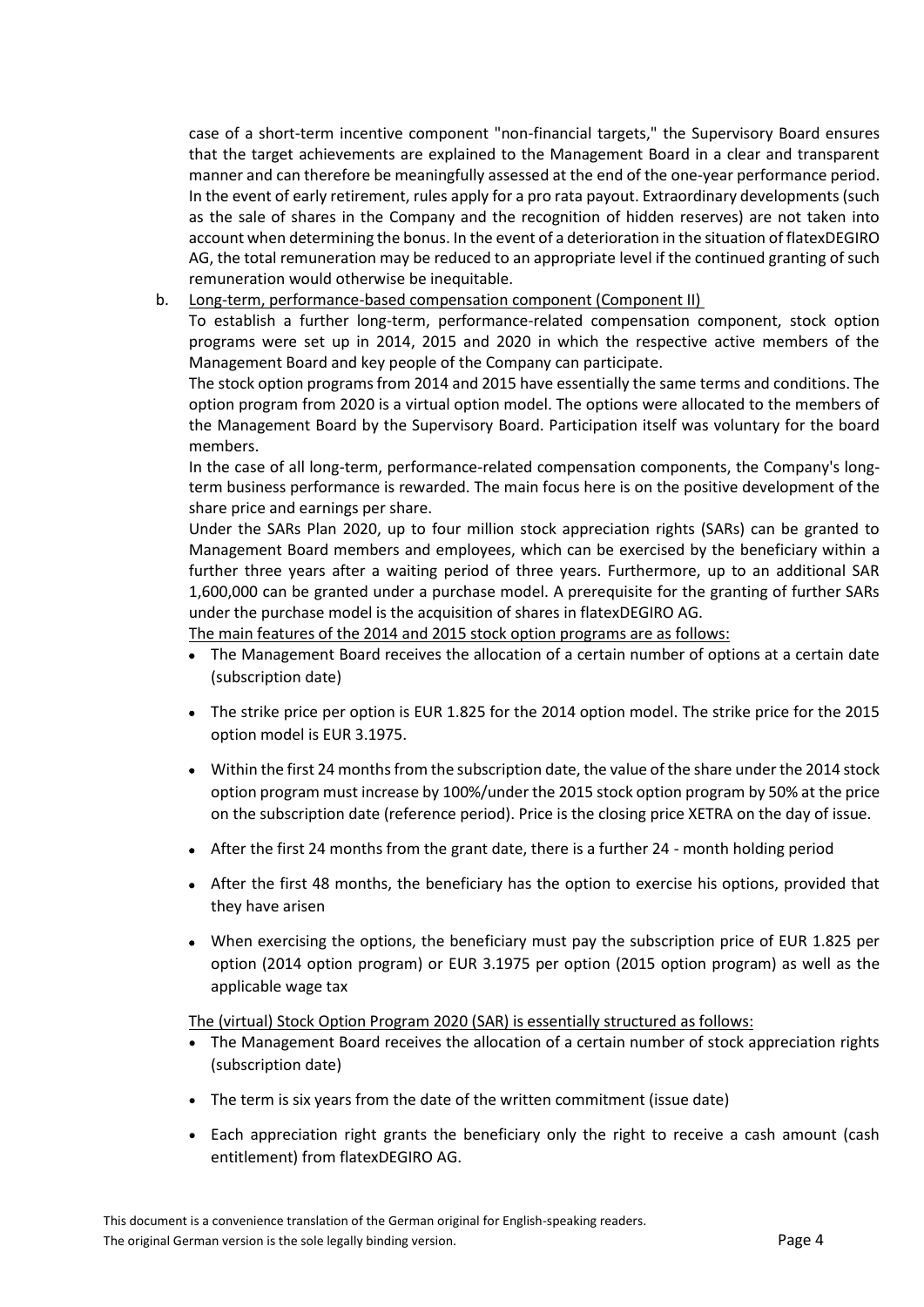• The calculation of the cash entitlement per stock appreciation right is based on the development of the flatexDEGIRO AG share price and the development of the EPS value (50% each).

#### **Individual compensation for the Management Board for 2021**

The following disclosure of compensation for 2021 financial year takes into account the applicable accounting principles. The fair values of the share-based payments granted have been determined in accordance with the applicable accounting principles.

Consideration of the maximum compensation set out in the Management Board compensation system adopted in 2021 is not applicable, as this only applies to future Management Board contracts.

#### **Total remuneration**

The compensation of the Management Board is shown in detail in the following table:

|                                 |      | Non-performance-related remuneration |                                                      | as % of total<br>remuneration | <b>Performance-related remuneration</b>        |                               |                                                                                                                 | as % of total<br>remuneration | <b>Total remuneration</b> |
|---------------------------------|------|--------------------------------------|------------------------------------------------------|-------------------------------|------------------------------------------------|-------------------------------|-----------------------------------------------------------------------------------------------------------------|-------------------------------|---------------------------|
|                                 |      |                                      | Annual fixed salary Other remuneration<br>components |                               | <b>Component I</b><br><b>One-vear variable</b> | Option plan 2015              | <b>Component II*</b><br>SAR Plan 2020                                                                           |                               |                           |
|                                 | 2021 | 500,000.00€                          | 24,650.00€                                           | 34.4%                         | compensation<br>1,000,000.00 €                 | €                             | $ \epsilon$                                                                                                     | 65.6%                         | 1,524,650.00 €            |
| <b>Frank Niehage</b>            | 2020 | 500,000.00€                          | 27,500.00€                                           | 11.0%                         | 1,000,000.00 €                                 | €<br>$\overline{\phantom{a}}$ | 1,080,000 pieces<br>3,286,966.00€                                                                               | 89.0%                         | 4,814,466.00€             |
| <b>Muhamad Said Chahrour</b>    | 2021 | 240,000.00€                          | 22,725,00€                                           | 34.4%                         | 500,000.00€                                    | - €<br>10,000 pieces          | $ \epsilon$<br>680,000 pieces                                                                                   | 65.6%                         | 762,725.00€               |
|                                 | 2020 | 200,000.00€                          | 22,500.00€                                           | 8.2%                          | 300,000.00€                                    | 58,900.00€                    | 2,126,813.00€                                                                                                   | 91.8%                         | 2,708,213.00 €            |
|                                 | 2021 | 740,000.00€                          | 47,375,00€                                           | 34.4%                         | 1,500,000.00€                                  | - €                           | - €                                                                                                             | 65.6%                         | 2,287,375.00 €            |
| <b>Overall Management Board</b> | 2020 | 700,000.00€                          | 50,000.00€                                           | 10.0%                         | 1,300,000.00 €                                 | 58,900.00€                    | 5,413,779.00€<br>* the valuation of the long-term variable compensation is made at fair value at the grant date | 90.0%                         | 7,522,679.00 €            |

The fixed compensation of the incumbent Management Board members remained unchanged until the reporting date of 31 December 2021.

No benefits have been granted or promised by a third party to any of the Management Board members in respect of their activities as Management Board members.

#### **Vertical compensation comparison**

In the vertical compensation comparison, the compensation of the Management Board is compared with that of the management group. In this context, the compensation of the Management Board should not be in significant contrast to the salary level of the remaining employees and management. In the view of the Supervisory Board, this is also not the case at flatexDEGIRO AG. Compensation is structured across the various areas of responsibility in line with performance and success.

|                                        | 2021               | 2020               |
|----------------------------------------|--------------------|--------------------|
| <b>Frank Niehage</b>                   | EUR 1,500,000.00   | EUR 1,500,000.00   |
| <b>Muhamad Said Chahrour</b>           | EUR 740,000.00     | EUR 500,000.00     |
| <b>Director Level</b>                  |                    |                    |
| (Average number of employees 32)       | EUR 99,606.00      | EUR 97,289.00      |
| <b>Business development (turnover)</b> | EUR 417,581,000.00 | EUR 261,490,000.00 |
| <b>Explanations:</b>                   |                    |                    |

*Excluded from the presentation are possible allocations from the SAR Plan 2020 in order to achieve better comparability. The group of directors was used as the comparison group. In this group, a maximum of 1/3 have received SAR. In the presentation, the annual full compensation is compared.*

#### **Commitments to the Management Board in the event of termination of service**

There are no pension commitments for members of the Management Board. Furthermore, no contingent liabilities were entered into in favor of the members of the Management Board.

In the event of premature termination of the employment relationship, the following provisions apply to the members of the Management Board:

This document is a convenience translation of the German original for English-speaking readers. The original German version is the sole legally binding version. The solution of the solution of the SP and The SP and The SP and The SP and The SP and The SP and The SP and The SP and The SP and The SP and The SP and The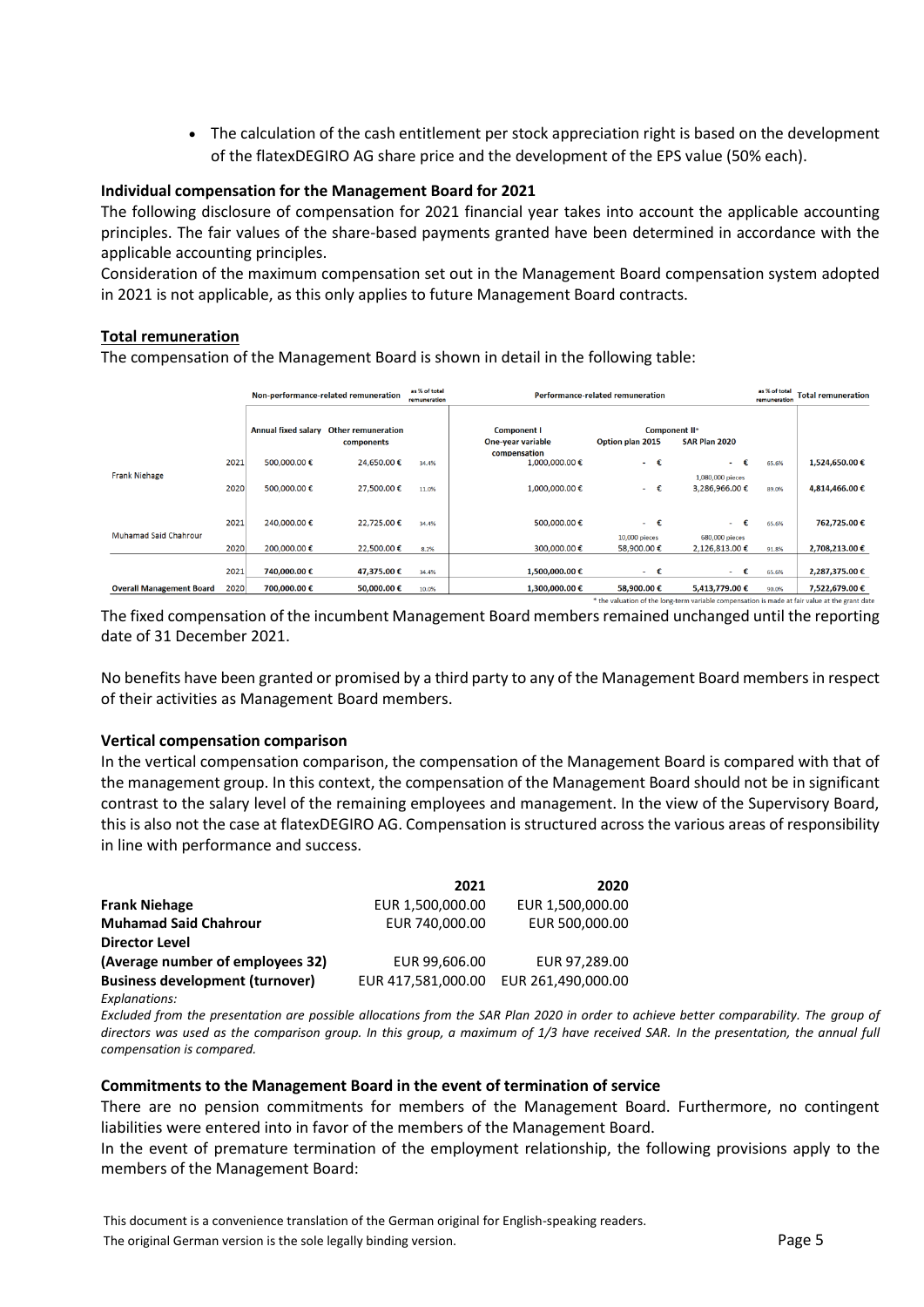- I. In the event of dismissal/termination for cause, the contract shall be terminated at the time of dismissal. The Company is entitled to release the Management Board member from any further activity for the Company for the remaining term of the service agreement. The leave of absence is granted with continued payment of the pro rata annual salary. The variable compensation is not owed for the periods of release.
- II. Ordinary termination of the service agreement during the term of the agreement is excluded.

There were no deviations from the compensation system for the Management Board pursuant to Section 162 para. 1 no. 5 in the reporting year.

### **Significant agreements of the Company that are subject to the condition of a change of control as a result of a takeover bid, and compensation agreements of the Company that have been concluded with the members of the Management Board or with employees in the event of a takeover bid**

At the level of flatexDEGIRO Bank AG, agreements exist which provide that in the event of a change of control at flatexDEGIRO AG, the respective parties or the respective contractual partner may terminate the cooperation with flatexDEGIRO Bank AG. In this context, a "change of control at flatexDEGIRO AG" is deemed to exist under the agreements (i) if a third party acquires a majority of the shares of flatexDEGIRO AG or a majority of the voting rights of flatexDEGIRO AG or substantially all of the assets of flatexDEGIRO AG, or (ii) if a third party otherwise gains a controlling influence within the meaning of Section 17 AktG over flatexDEGIRO AG.

The employment contract of the chairperson of the Management Board of flatexDEGIRO AG provides for a "change of control" clause. This is intended to provide the chairperson of the Management Board with economic security in the event of a change of control, thus maintaining his/her independence in a takeover situation.

- In the event of a change of control, the chairperson of the Management Board has a special right of termination within the first six months.
- In the event that the special right of termination is exercised, he shall be entitled to the following compensation payments:
	- 1. the fixed salary to be paid in principle
	- 2. lump-sum bonus payment of EUR 500,000 gross p.a.

The compensation payments mentioned under 1. and 2. are calculated in each case on a time-ratio basis until the expiry of the currently valid contract term. The compensation payments together amount to a maximum of two years' total compensation (severance payment cap). The cap is calculated on the basis of the total compensation for the precious financial year.

If the total compensation for the current financial year is expected to be significantly higher or lower, it shall be based on this.

At the level of flatexDEGIRO AG, there are no other material contracts with change-of-control clauses in the event of a takeover.

#### **Compensation agreements in the event of takeover bids**

Beyond this, there are no compensation agreements with members of the Management Board or employees in the event of a takeover bid.

#### **Remuneration of the Supervisory Board**

The Supervisory Board consists of three members. The compensation of the Supervisory Board is determined by the Annual General Meeting and is governed by Art. 14 para. 1 of the Articles of Association. Most recently, the compensation of the Supervisory Board was adjusted by the 2017 Annual General Meeting and the Articles of Association were amended accordingly.

Compensation is based on the duties and responsibilities of the members of the Supervisory Board. The fixed remuneration amounts to EUR 120,000 per year for the chairperson of the Supervisory Board. The two other members of the Supervisory Board each receive annual remuneration of EUR 60,000.

In December 2021, the Supervisory Board established an Audit Committee. It is planned to propose to the Annual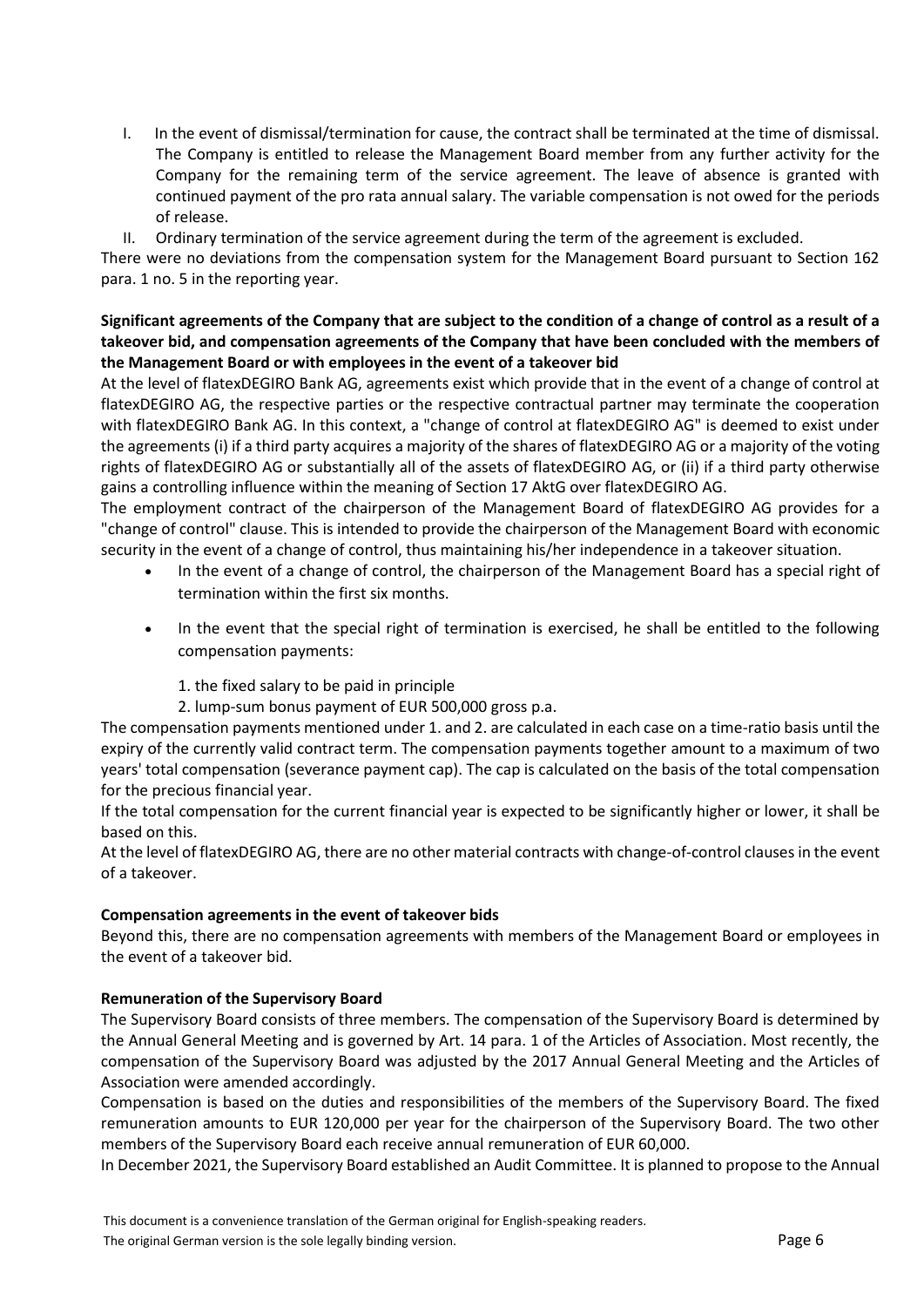General Meeting in May 2022 that the remuneration of the Supervisory Board be adjusted so that the chairperson of the Audit Committee receives annual remuneration of EUR 30,000 in addition to his remuneration as a member of the Supervisory Board.

No attendance fee is paid to the members of the Supervisory Board. The amounts are payable in full after the end of the financial year.

flatexDEGIRO AG reimburses the members of the Supervisory Board for any value-added tax incurred on their remuneration. The above amounts do not include sales tax. None of the members of the Supervisory Board has received or been granted benefits by a third party with regard to their activities as members of the Supervisory Board. Finally, no compensation or benefits were granted or paid to any of the members of the Supervisory Board for services provided personally, in particular consulting and mediation services.

Supervisory Board members are also covered by D & O insurance. A deductible of 10% of the possible loss up to a total of one and a half times the fixed compensation of the Supervisory Board has been established for them. No loans or advances have been granted to members of the Supervisory Board. Likewise, no contingent liabilities were entered into in their favor.

**Note: This is a convenience translation of the German original. Solely the original text in the German language is authoritative.**

## **REPORT OF THE INDEPENDENT AUDITOR ON THE AUDIT OF THE COMPENSATION REPORT PURSUANT TO § 162 (3) AKTG**

To flatexDEGIRO AG, Frankfurt am Main

#### **Audit Opinion**

We have formally audited the Compensation Report of flatexDEGIRO AG, Frankfurt am Main, for the financial year from 1 January 2021 to 31 December 2021, to determine whether the disclosures pursuant to § 162 (1) and (2) AktG (Aktiengesetz: German Stock Corporation Act) have been made in the remuneration report. In accordance with § 162 (3) AktG, we have not audited the content of the Compensation Report.

In our opinion, the accompanying Compensation Report complies, in all material respects, with the disclosure requirements pursuant to  $\S$  162 (1) and (2) AktG. Our audit opinion does not cover the content of the Compensation Report.

#### **Basis for the Audit Opinion**

We conducted our audit of the Compensation Report in accordance with § 162 (3) AktG and in compliance with the IDW Auditing Standard: The Audit of the Compensation Report pursuant to § 162 (3) AktG (IDW PS 870 (08.2021)). Our responsibilities under this regulation and this standard is further described in the "Auditor's Responsibilities" section of our auditor's report. Our audit firm has applied the requirements of the IDW Quality Assurance Standard: Quality Assurance Requirements in Audit Practices (IDW QS 1). We have complied with our professional duties pursuant to the German Public Auditors Act (WPO) and the Professional Charter for Auditors/Chartered Accountants (BS WP/vBP), including the independence requirements.

#### **Responsibilities of the Management Board and the Supervisory Board**

The Management Board and the Supervisory Board of flatexDEGIRO AG are responsible for the preparation of the Compensation Report, including the related disclosures, in compliance with the requirements of § 162 AktG. They are also responsible for internal controls they consider to be necessary to enable the preparation of a Compensation Report, including the related disclosures, that is free from material misstatement, whether due to fraud or error.